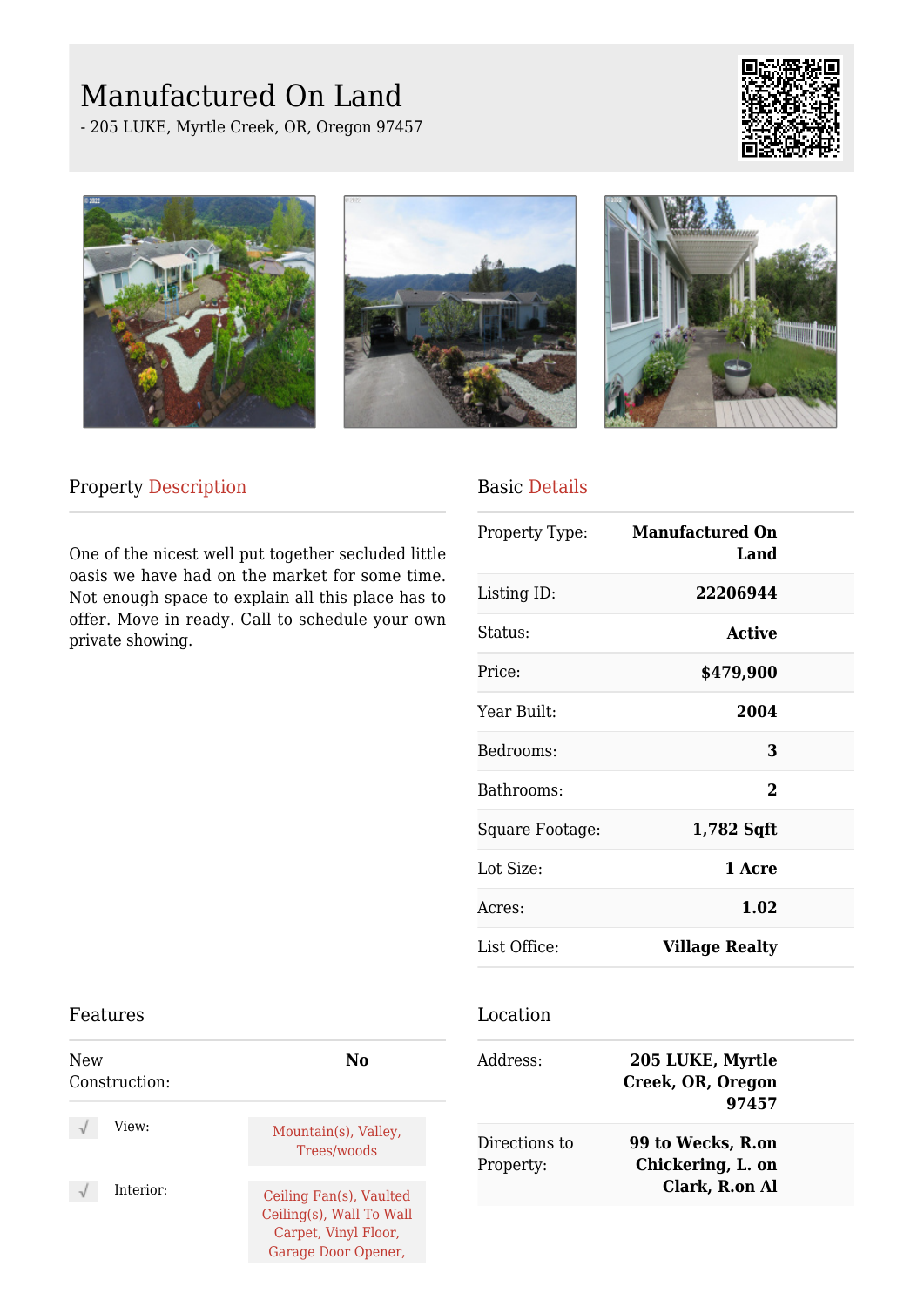|               | Laundry, Water Purifier                                                                            |
|---------------|----------------------------------------------------------------------------------------------------|
| Kitchen:      | Dishwasher, Free-<br>standing Range, Disposal,<br>Pantry, Plumbed For Ice<br>Maker, Water Purifier |
| Basement:     | <b>Crawl Space</b>                                                                                 |
| Windows:      | Double Pane Windows                                                                                |
| Heat Type:    | Electricity                                                                                        |
| Sewer:        | <b>Public Sewer</b>                                                                                |
| Water Heater: | Electricity                                                                                        |
| Home Style:   | Double Wide<br>Manufactured                                                                        |
| Parking:      | Driveway, Carport                                                                                  |
| Garage Type:  | Detached, Oversized,<br>Extra Deep                                                                 |

Garage Spaces: **2**

| <b>Exterior Features:</b> | Deck, Workshop, Yard,<br>Sprinkler, Private Road,<br>Porch, Gazebo, Storm<br>Door(s), Pool, Sauna |
|---------------------------|---------------------------------------------------------------------------------------------------|
| Foundation:               | <b>Block</b>                                                                                      |
| Root:                     | Composition                                                                                       |
| Siding Style:             | Lap Siding                                                                                        |
| Approx Lot Sqft:          | 0 Sqft                                                                                            |
| Lot Desc:                 | Secluded, Gentle<br><b>Sloping</b>                                                                |
| 55 Housing:               | No                                                                                                |
| Green Home:               | No                                                                                                |
| Road Surface:             | <b>Paved</b>                                                                                      |
| Accessibility:            | <b>Utility Room On</b><br>Main                                                                    |

## Agent Info